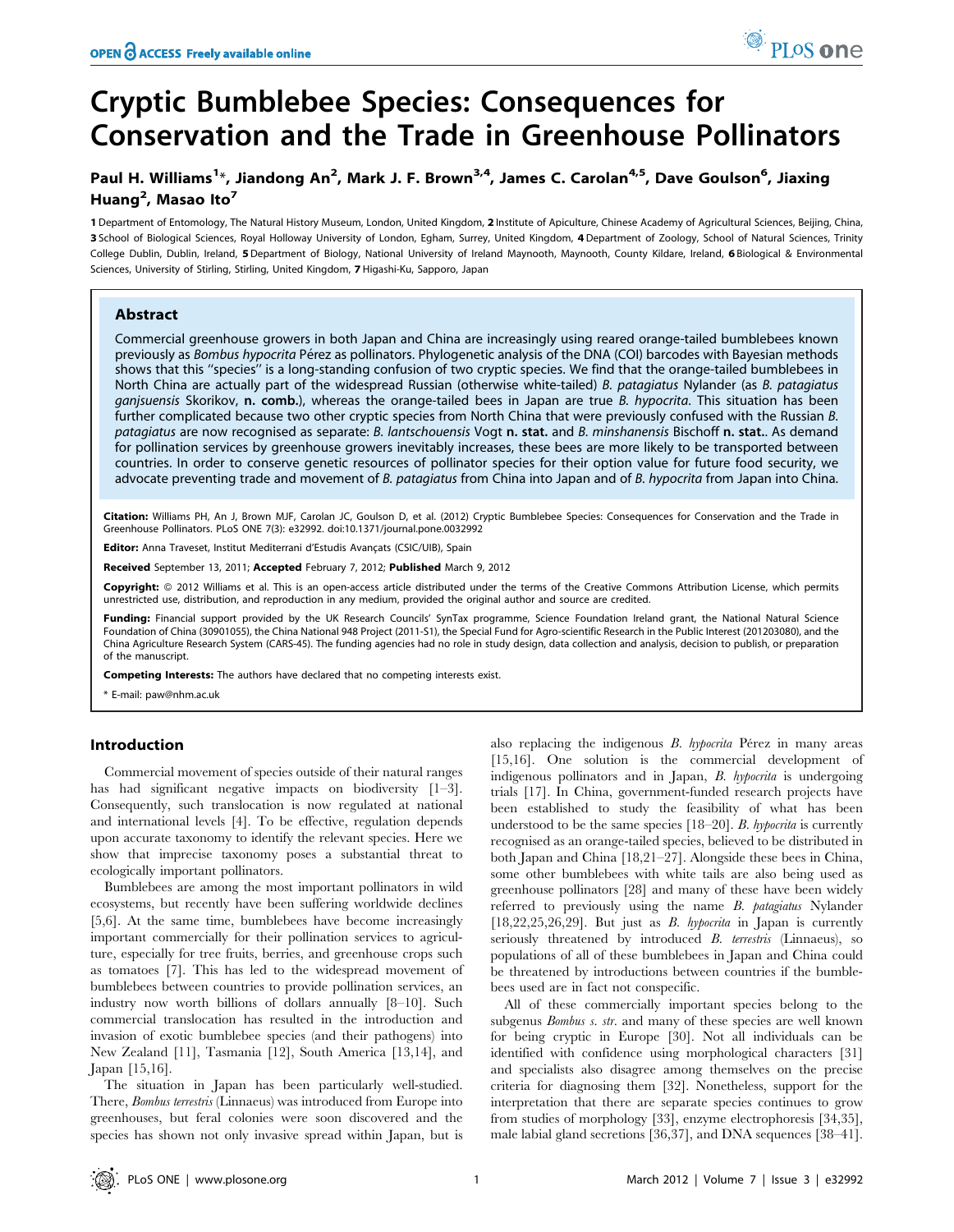However, this European work has been done against a background of very patchy knowledge of the Asian species of the group.

In this paper we use DNA barcodes to show that the orangetailed bumblebees previously recognised as B. hypocrita in Asia are actually comprised of parts of two more geographically restricted species: B. hypocrita, and a part of B. patagiatus with an unrecognised cryptic colour pattern. Given that these bees are already being used for pollination in greenhouses in Asia, we discuss the consequences of our results for conserving the genetic resources of these commercially valuable pollinators and the need to restrict movement of bumblebees between China and Japan.

#### Materials and Methods

#### Sampling bees

We sampled bumblebees as part of a review of all of the species of the subgenus Bombus s. str. across their entire global distributions [42], which encompass most of the northern hemisphere. Progress with the taxonomy of this group using only morphological evidence has been difficult [31], but recently new insights have been gained by using DNA-sequence data [38,40]. In insects, sequences of the mitochondrial COI  $(cox-1)$  gene have been used to discover species identical to those recognised by more traditional methods [43]. Inheritance of mitochondrial genes is reasonably well understood [44]. It avoids the problems with nuclear genes that arise from having multiple alleles, while the absence of indels makes alignment for homology straightforward. Mitochondrial genes also have a relatively high substitution rate, so that even the short COI 'barcode' region of 658 nucleotides can be used to distinguish the most closely-related taxa [45,46], and COIbarcode sequences as short as 100 nucleotides can be diagnostic for 90% of the species in other animal groups [47]. Consequently, despite many potential pitfalls and the desirability of external supporting evidence, COI barcodes can be useful for recognising likely cryptic species [48]. Permissions for collection and export of bumblebee specimens from China were obtained via the CAAS Institute of Apiculture and CAS Institute of Zoology, number 2010-86 issued 15.ix.2010.

#### DNA-barcode data

Most specimens were extracted, amplified, and sequenced at the Biodiversity Institute of Ontario, University of Guelph, as part of the BEE-BOL campaign to barcode the bees of the world [49]. COI-barcode extraction, amplification, and sequencing used the standard protocols described by Hebert et al. [45]. Universal primers for the COI-barcode sequence for insects were used (variants  $LepFI$  and  $LepRI$  [50]). COI-barcode sequences (without primer sequences) from the samples were aligned using the ClustalW function within BioEdit (version 7.0.9.0; www.mbio. ncsu.edu/BioEdit/bioedit.html, accessed 2010) and trimmed to a common frame length of 658 nucleotides that is shared by most samples. Overall, we analysed 559 sequences from 279 localities in 33 countries from throughout the world-wide range of the subgenus. For the analysis reported here, sequences for species that are the focus of this paper (i.e. B. hypocrita, B. patagiatus, and cryptic relatives: 106 sequences) were reduced to 20 unique haplotypes using Collapse (version 1.2; darwin.uvigo.es/software/ collapse.html, accessed 2011) after ranking sequences by their length. For the species that are not the focus of this analysis, we used sequences from among the samples available that were collected closest to the species' type localities (details of sequence data are given in Appendix S1).

#### Phylogenetic analysis

Phylogenetic relationships among sequences were estimated using MrBayes (version 3.1.2 [51,52]), from 10 million generations of the metropolis-coupled Markov-chain Monte Carlo (MCMC) algorithm with four chains, chain temperature set to 0.2, and with sampling of the trees every 1000 generations. We found the nucleotide-substitution model that fitted our COI-barcode data best according to jModelTest (version 0.1.1 [53]) to be the general time-reversible model with a gamma frequency distribution of changes among sites and allowing invariant sites (GTR+G+I). Burn-in was set initially to 10%, with convergence between two separate runs of the analysis judged to have occurred when the average standard deviation of the split frequencies approached stationarity. Post burn-in stability of the log likelihood of the cold chain was confirmed using Tracer (version 1.5.0 [54]) and stability of the sample groups was confirmed using AWTY (version 0.8.1 [55]). The sample of 16,002 post burn-in trees from both replicates was combined. Trees were rooted using data for the sister groups of Bombus s. str. as sequences from B. (Pyrobombus) vagans Smith, B. (Alpinobombus) alpinus (Linnaeus), and B. (Al.) balteatus Dahlbom following the results of Cameron et al. [56] from a phylogenetic analysis of five genes across almost all bumblebee species. MEGA (version 4.0 [57]) was used to generate intra- and inter-group genetic distances and to determine the number of informative polymorphisms that support the phylogenetic grouping of the cryptic taxa and the recognition of new species. Genetic distances (sequence divergences) were calculated using the Kimura twoparameter (K2P) distance model [58]. The translated amino acid sequences were also compared to determine whether polymorphisms were non-synonymous. Treatment of taxon names follows the rules laid down by ICZN [59].

#### Results

Our estimate of phylogenetic relationships from COI sequences (Figure 1) shows only weak support (posterior probabilities) for several of the species groups, including especially those representing the relationships of B. hypocrita and B. magnus Vogt with other species. However, this tree shows strong support for the monophyly of the groups interpreted here as the species B. hypocrita, B. lantschouensis Vogt, B. minshanensis Bischoff, and B. patagiatus. It does not support a monophyletic group of orangetailed bees (o) among the white tailed bees (w) within our focal group of B. hypocrita and B. patagiatus in the former broader sense. In contrast, among these bees it supports: (1) that there are two relatively distantly related groups of Asian orange-tailed bees - one group in Japan, Korea, Primorsky, and Sakhalin (B. hypocrita) and another group in North China (B. patagiatus ganjsuensis Skorikov); and (2) that the white-tailed bees considered previously to be a single species, B. patagiatus, are comprised of at least three distinct groups (B. lantschouensis, B. minshanensis, and B. patagiatus).

The recognition of B. hypocrita, B. lantschouensis, B. minshanensis, and B. patagiatus as separate species is supported by a number of unique and diagnostic polymorphisms (Table 1). Fifteen, four, and five unique polymorphisms are present in COI barcodes for each of B. hypocrita (8 haplotypes), B. lantschouensis (3 haplotypes), and B. minshanensis (3 haplotypes), including non-synonymous polymorphisms. Within-group K2P distances for these species are low, ranging from 0.002 to 0.004 (Table 2). B. patagiatus is characterised by seven unique polymorphisms, although a clear divergence exists within this group, as indicated by the high intra-group distance value of 0.014 (synonymous polymorphisms). Two subgroups are recognised: Group 1, of haplotypes from white-tailed bumblebees from Russia and the far north east of China; and Group 2, of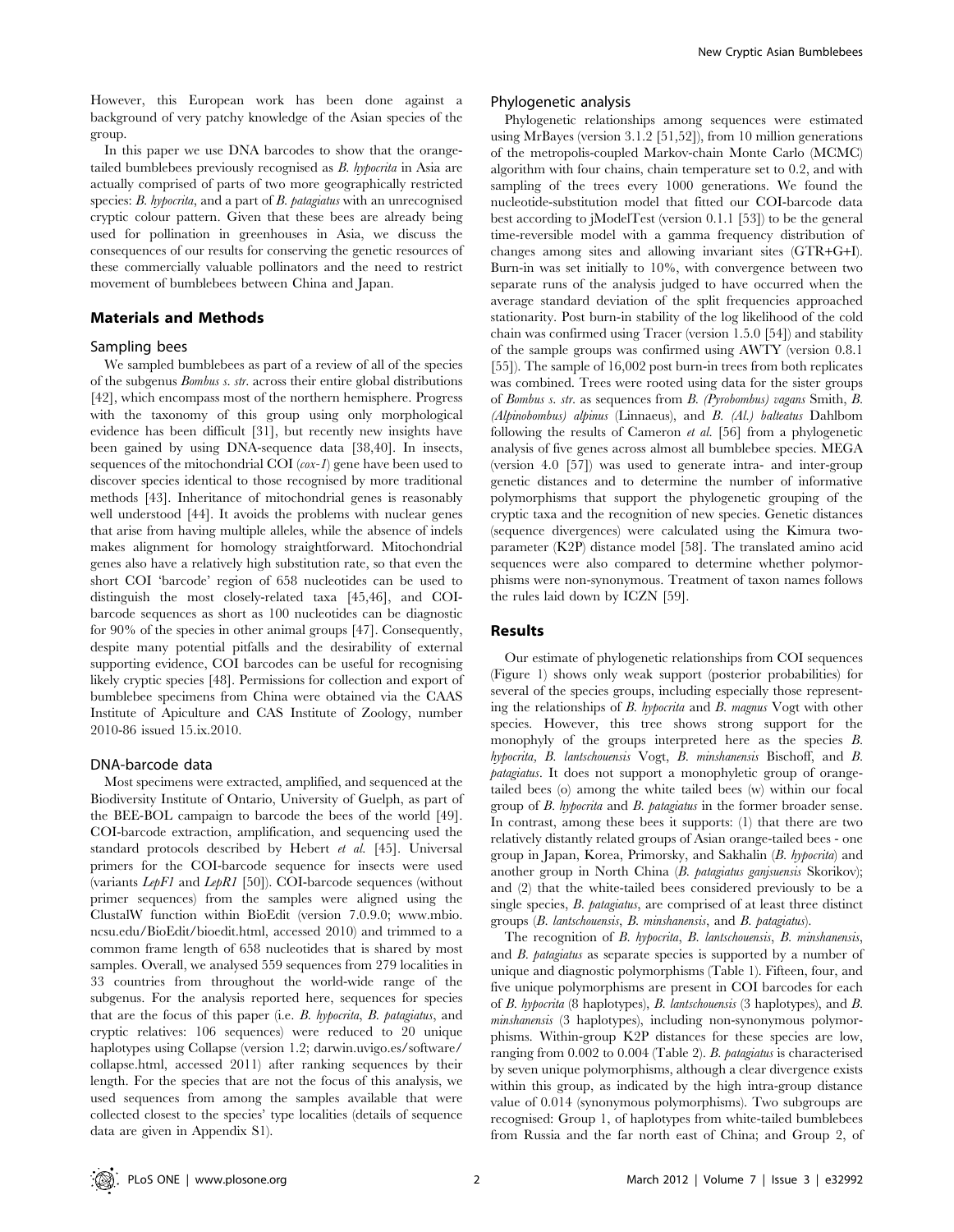

Figure 1. Estimated Phylogenetic Tree for Asian Bumblebees Resembling B. hypocrita and B. patagiatus. Consensus Bayesian tree for (o) orange- and (w) white-tailed examples representing the unique haplotypes from among 106 COI-barcode sample sequences of B. hypocrita, B. lantschouensis, B. minshanensis and B. patagiatus, together with examples representing all of the other species of Bombus s. str. (from a total of 559 sequences). The codes following the taxon names are the specimen identifiers from the project database and from BOLD (or from other external databases including GenBank), followed by country and province. Values next to the nodes are posterior probabilities for groups (groups with values of ,0.9 are considered unreliable) and the scale bar represents 0.08 substitutions per nucleotide site. doi:10.1371/journal.pone.0032992.g001

haplotypes from both white-tailed and orange-tailed bumblebees from North China. Analyses of these groups separately showed intra-group distances of  $0.002$  (Group 1) and  $\leq 0.001$  (Group2). The latter value equates to just one polymorphism among the 42 specimens and three haplotypes of B. *patagiatus* found in this study. Eleven unique polymorphisms are shared by the COI barcodes for B. patagiatus Group 2 (Table 1), providing strong support for the cryptic status of the orange-tailed B. patagiatus ganjsuensis and the placement of these orange-tailed bumblebees as part of B. patagiatus and not B. hypocrita.

# Discussion

Taxonomic revisions of bumblebees and other commercially important insect groups are needed in part to prevent people from inadvertently transporting cryptic non-native species. Such revisions crucially need to be global in scope, both to include all of the known species as well as to include broadly representative samples from across the entire breadths of all of the species' geographic ranges. Attempts to revise groups from more restricted geographic sampling have led to problems. For example, the name B. minshanicola Bischoff has recently been used [60] for a 'neglected taxon' of *Bombus s. str.* from China. This name does not appear in our Figure 1 because we agree from a global analysis [42] with earlier studies [61] (see also [33]) that recognised B. minshanicola from Gansu as part of the broader species B. longipennis Friese, which extends further west within China and the Himalaya. While we also note that there are many potential pitfalls when using COI barcodes for exploring relationships among taxa [62], there is as yet no evidence that these have affected studies of bumblebees [60,63].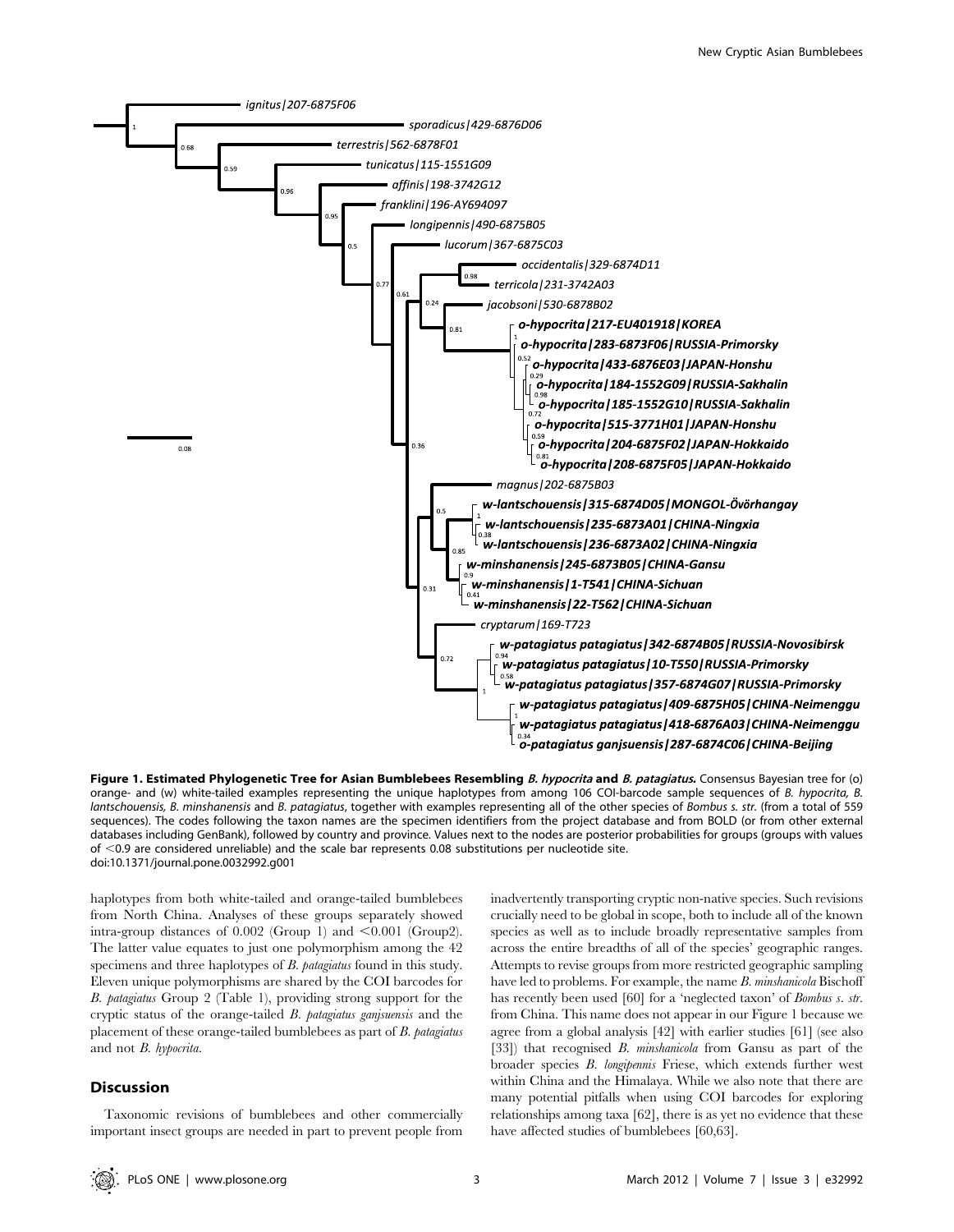|                    |                                         | <b>Nucleotide position</b> |              |     |              |     |     |              |     |                |     |     |     |     |
|--------------------|-----------------------------------------|----------------------------|--------------|-----|--------------|-----|-----|--------------|-----|----------------|-----|-----|-----|-----|
| <b>Tail colour</b> | <b>Taxon</b>                            | 19                         | 43           | 49  | 82           | 85  | 112 | 133          | 196 | 247            | 293 | 295 | 302 | 308 |
| white              | B. patagiatus patagiatus haplotypes 1-3 |                            |              | A   |              |     |     | G            | C/T |                |     |     | A   | Α   |
| white              | B. patagiatus patagiatus haplotypes 4-5 | C/T                        | C            | A   | C            | T   | C   | A            | T   | C              |     | A   | C   |     |
| orange             | B. patagiatus ganjsuensis haplotype 1   | C                          | C            | A   | C            | T   | C   | A            | т   |                |     | A   | C   |     |
| orange             | B. hypocrita haplotypes 1-8             | C                          | T            | A/C |              | C   |     | A            | C   |                |     | A   | C   | A   |
|                    |                                         | <b>Nucleotide position</b> |              |     |              |     |     |              |     |                |     |     |     |     |
|                    |                                         | 346                        | 373          | 420 | 449          | 479 | 505 | 520          | 541 | 547            | 562 | 598 | 625 | 631 |
| white              | B. patagiatus patagiatus haplotypes 1-3 | A                          | A            |     | A            | C   | т   | C/T          |     |                | A   | c   | G   | G   |
| white              | B. patagiatus patagiatus haplotypes 4-5 | $\mathbf{A}$               | $\mathsf{A}$ | T   | $\mathbf{A}$ | C   | т   | $\mathsf{C}$ | T   | $\overline{A}$ | A   | C   | G   | G   |
| orange             | B. patagiatus ganjsuensis haplotype 1   | A                          | A            |     | A            | C   | т   | C            | T   | A              | A   | C   | G   | G   |
| orange             | B. hypocrita haplotypes 1-8             |                            | C/T          | A/C | G            | T   |     |              |     |                |     | T   | A/G | A   |

**Table 1.** COI-Barcode Polymorphisms among Haplotypes of B. patagiatus and B. hypocrita.

Bold nucleotides show diagnostic characters with respect to other species of Bombus s. str. (Figure 1). doi:10.1371/journal.pone.0032992.t001

# Disambiguation of species

Figure 2 uses our sequenced samples to map the former concept of B. hypocrita, as revised by Tkalcu [21] (map on his page 89) as a taxon of orange-tailed bumblebees, distributed from Gansu to Japan. From our COI-based estimate of relationships (Figure 1), we recognise two species within Tkalcu's [21] broader concept in Fig. 2: B. hypocrita in Japan and adjacent Pacific provinces of Asia (syntypes examined, Muséum National d'Histoire Naturelle, Paris), and a second species in North China. For the latter Chinese bumblebees, the oldest available name is Bombus ikonnikovi ganjsuensis Skorikov [64] (holotype examined, Zoological Institute of the Russian Academy of Sciences, St Petersburg), revised here to Bombus patagiatus ganjsuensis Skorikov (new combination).

Similarly, Figure 3 maps the former concept of B. patagiatus, as revised by Tkalcu [29] (figure on his page 52) as a taxon of whitetailed bumblebees, distributed from near the Finnish border of Russia in the west to Sachalin in the east, and then south westwards through North China to Gansu and Sichuan. From our COI-based estimate of relationships (Figure 1), we recognise three species within Tkalcu's [29] concept in Fig. 3: B. patagiatus patagiatus s. str. (type presumed lost [29], although the taxon concept is not in doubt), B. lantschouensis (new status, syntypes examined, Zoölogisch Museum der Universiteit van Amsterdam), and B. minshanensis (new status, syntypes examined, Museum für Naturkunde an der

Humboldt-Universität, Berlin). B. lantschouensis and B. minshanensis are reciprocally monophyletic with non-synonymous polymorphisms and no individuals with intermediate colour patterns are known to us, so we recognise them as separate species for the first time. Assessment of evidence from DNA barcodes has uncovered multiple cryptic species in other insects [45,48], suggesting that this situation could be widespread among insects.

In consequence, our revised concept of  $B$ . patagiatus (Figure 4) reunites white-tailed bees (open circles) from the Taiga forests of Russia to the north of the Mongolian desert, with orange-tailed bees (black spots) previously misidentified as B. hypocrita, from the hills of North China on the southern side of the Mongolian desert. During specially-targeted fieldwork in 2010, specimens were also collected from an isolated patch of suitable habitat on a mountain top (near Huanggangliang) in between these two regions, within the barrier zone formed by the Mongolian arid belt (in Neimenggu or Inner Mongolia). These individuals (our Group 2) all have the COI haplotype of *B. patagiatus ganjsuensis*, but have either varying degrees of intermediate colour patterns with narrow dorsal pale bands (like B. patagiatus ganjsuensis) and white tails (like B. patagiatus patagiatus), or even have broad dorsal pale bands and white tails resembling *B. patagiatus patagiatus* (our Group 1). Therefore, while the orange-tailed colour pattern appears to be restricted to the south of the Mongolian arid zone, closely related haplotypes

Table 2. COI-Barcode Characteristics for B. hypocrita, B. lantschouensis, B. minshanensis, and B. patagiatus.

| Taxon<br><b>B.</b> hypocrita    | No. of<br>individuals<br>16 | No. of<br>haplotypes<br>8 | No. of unique<br>polymorphisms | Intra-group<br>distances | Inter-group distances |      |      |        |                          |                |  |
|---------------------------------|-----------------------------|---------------------------|--------------------------------|--------------------------|-----------------------|------|------|--------|--------------------------|----------------|--|
|                                 |                             |                           | 11                             | 0.005                    |                       | hyp  | lan  | min    | pat Grp 1                | pat Grp 2      |  |
| B. lantschouensis               | 37                          | 3                         | 4                              | 0.002                    | hyp                   |      |      |        |                          |                |  |
| <b>B.</b> minshanensis          | 11                          |                           | $\overline{4}$                 | 0.002                    | lan                   | 0.06 |      |        |                          |                |  |
| B. patagiatus Group 1 23        |                             | 3                         | 3                              | 0.002                    | min                   | 0.04 | 0.05 | $\sim$ |                          |                |  |
| B. patagiatus Group 2 19        |                             |                           |                                | < 0.001                  | pat Grp 1             | 0.04 | 0.05 | 0.02   | $\overline{\phantom{a}}$ |                |  |
| B. patagiatus (Groups<br>$1+2)$ | -42                         | 6                         |                                | 0.014                    | pat Grp 2             | 0.02 | 0.06 | 0.03   | 0.03                     | $\blacksquare$ |  |

Genetic distances are calculated using the Kimura two-parameter (K2P) distance model [58]. Numbers of unique polymorphisms from comparisons of all four species and the sister-taxa B. magnus and B. cryptarum (Figure 1).

doi:10.1371/journal.pone.0032992.t002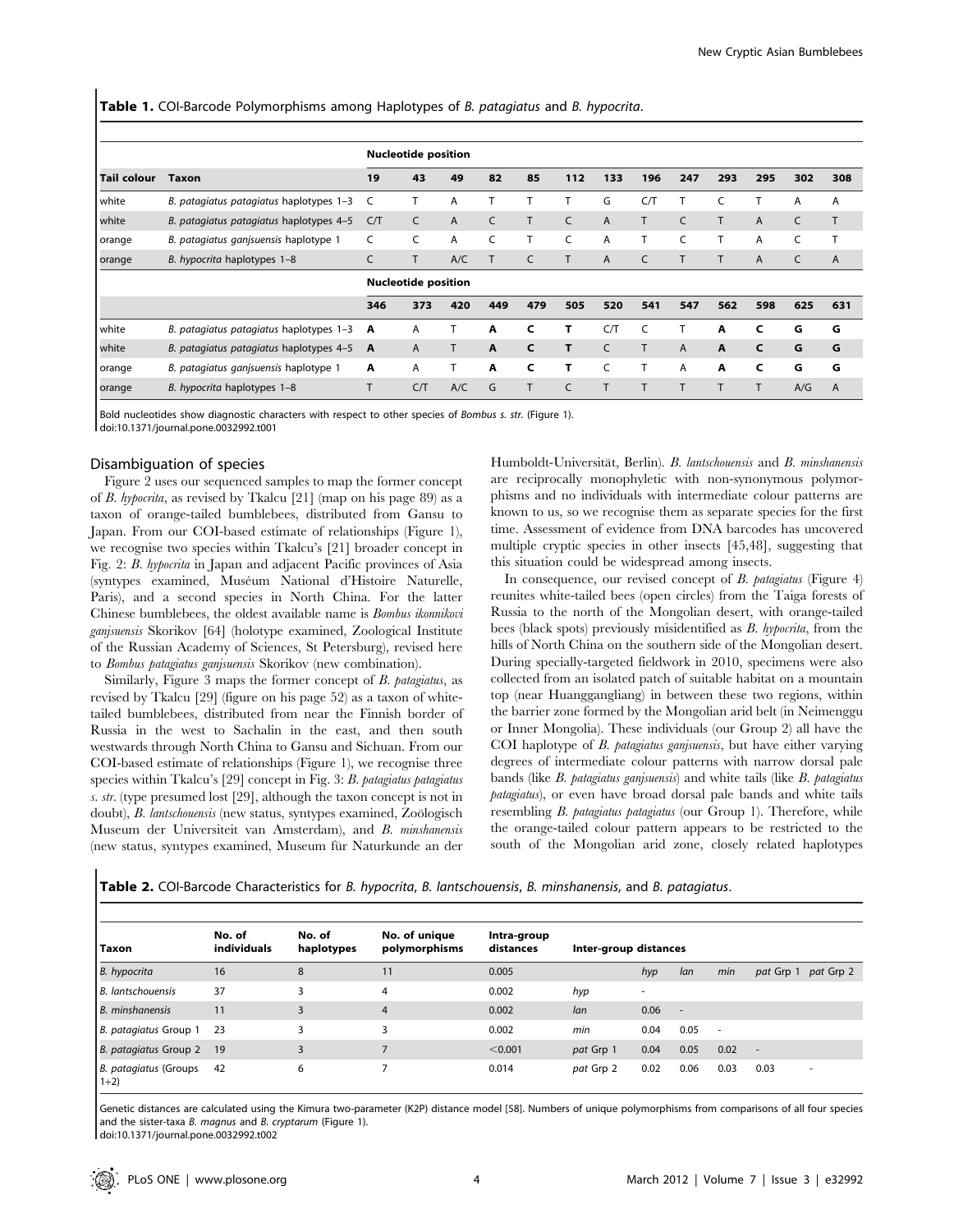

Figure 2. Orange-Tailed B. hypocrita Sensu Tkalcu Recognised as B. patagiatus ganjsuensis and B. hypocrita. Distribution of the orangetailed taxon B. hypocrita in the sense of Tkalcu [21], revised from the results in Figure 1 to two species: black spots, B. patagiatus ganjsuensis; and black triangles, B. hypocrita. Records shown include only specimens identified in our data from COI barcodes. Map showing shaded relief and international boundaries, Cartesian orthonormal projection. doi:10.1371/journal.pone.0032992.g002



Figure 3. White-Tailed B. patagiatus Sensu Tkalcu Recognised as B. patagiatus patagiatus, B. lantschouensis, and B. minshanensis. Asian distribution of the white-tailed taxon B. patagiatus in the sense of Tkalcu [29], revised from the results in Figure 1 to three species: white spots, B. patagiatus patagiatus; grey spots, B. lantschouensis; and white triangles, B. minshanensis. Records shown include only specimens identified in our data from COI barcodes. Map showing shaded relief and international boundaries, Cartesian orthonormal projection. doi:10.1371/journal.pone.0032992.g003

 $\circledR$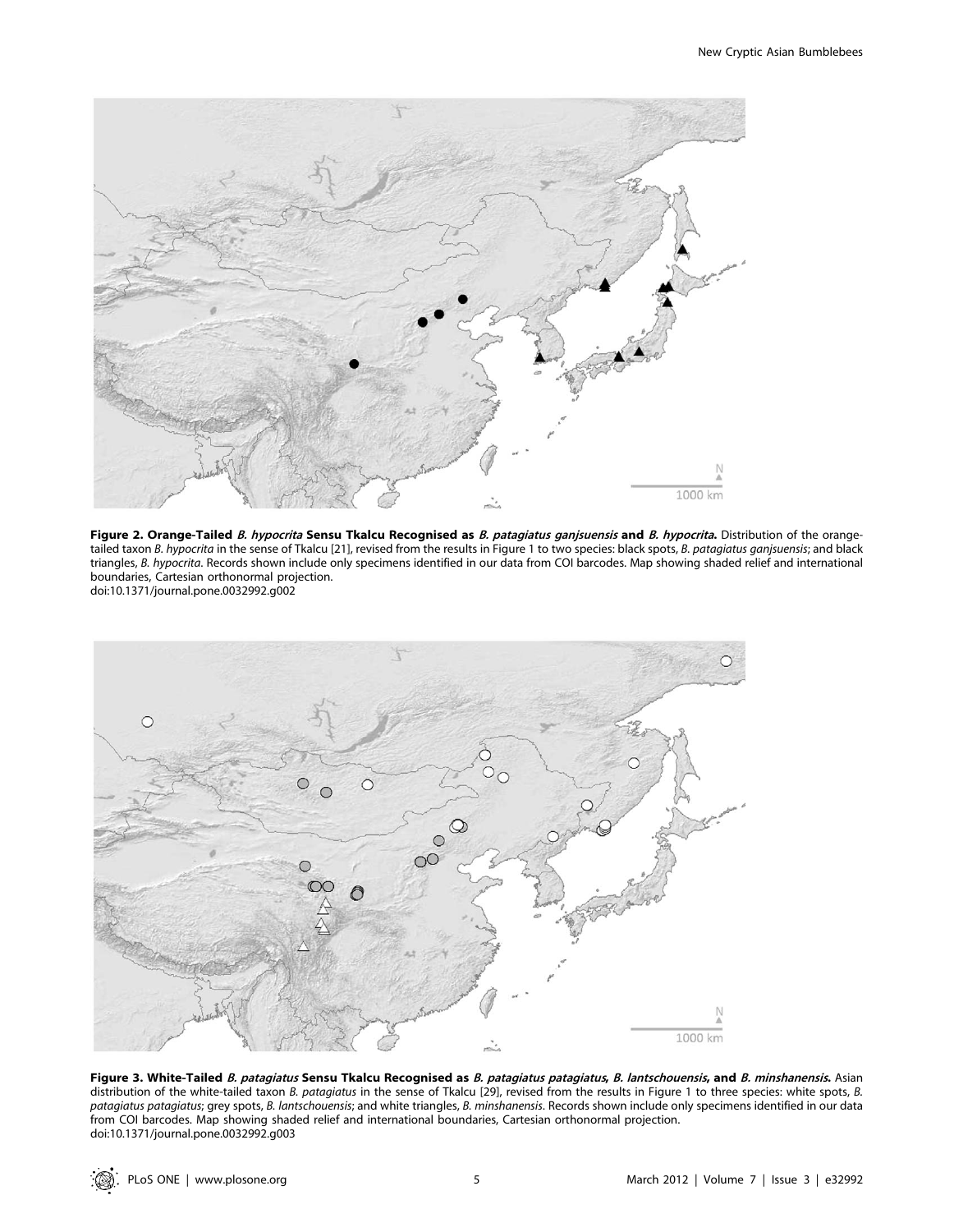

Figure 4. Asian Distribution of the Revised Concept of B. patagiatus. These bees are revised from the results in Figure 1 to two subspecies: white spots, white-tailed B. patagiatus patagiatus; and black spots, orange-tailed B. patagiatus ganjsuensis. Records shown include only specimens identified in our data from COI barcodes. Map showing shaded relief and international boundaries, Cartesian orthonormal projection. doi:10.1371/journal.pone.0032992.g004

(Group 2) and individuals with intermediate colour patterns extend into suitable habitats within the arid zone. We recognise them all here as parts of one species for the first time.

# Movement of cryptic commercial pollinators between countries

Our results are significant because conserving the genetic resources of commercially important pollinator species for their option value for future food security in a changing world means that we need to consider the potential consequences of moving bumblebees and their pathogens outside their indigenous ranges and into new contact with other species. It is already known that introductions of B. terrestris into Japan have resulted in the spread of feral populations, the growth of which has coincided on a local scale with declines in populations of indigenous *B. hypocrita* [15,16]. Therefore with due regard to the precautionary principle [5,65], we advocate preventing any movement of B. patagiatus from China into Japan (where there are no indigenous populations of B. patagiatus) and of B. hypocrita from Japan into China (where B. hypocrita is, as far as we know, absent) until it can be proven safe. We also recommend research to assess the potential of the indigenous species for use in commercial pollination in greenhouses within each region. Deliberate movement of bumblebee species between countries will otherwise become more likely as increasing demand for food puts pressure on commercial growers

#### References

- 1. Mooney HA, Cleland EE (2001) The evolutionary impact of invasive species. Proceedings of the National Academy of Sciences USA 98: 5446–5451.
- 2. Strayer DL, Eviner VT, Jeschke JM, Pace ML (2006) Understanding the long-term effects of species invasions. Trends in Ecology and Evolution 21: 645–651.

to deliver reliable pollination in ever larger areas of greenhouse crops. Critically, minimising the risk from commercial movement of species and their pathogens (to which different bumblebee populations may have differing resistance, even within a species) depends upon a full understanding of their taxonomy.

# Supporting Information

Appendix S1 Accession numbers for sequence data for the samples used in Fig. 1, including IDs from the BOLD database. (DOC)

# Acknowledgments

We thank A. Byvaltsev, B. Cederberg, R. Dawson, F. Gusenleitner, G. Hancock, R. Hart, W. Hogenes, F. Koch, M. Proshchalykin, H. Schmidt, C. Sheffield, D. Sheppard, Z. Xie for specimens; the Biodiversity Institute of Ontario, Guelph, for extraction and sequencing; L. Bailey and anonymous referees for comments.

#### Author Contributions

Conceived and designed the experiments: PW. Performed the experiments: PW JC JH. Analyzed the data: PW JC. Contributed reagents/materials/ analysis tools: JA MB JC DG JH MI. Wrote the paper: PW MB. Co-wrote grant application: DG. Obtained information for manuscript on Japanese species: MI.

- 3. Molnar JL, Gamboa RL, Revenga C, Spalding MD (2008) Assessing the global threat of invasive species to marine biodiversity. Frontiers in Ecology and the Environment 6: 485–492.
- 4. McNeely JA, Mooney HA, Neville LE, Schei PJ, Waage JK, eds. (in press) A Global Strategy on Non-Native Species: IUCN, Switzerland and Cambridge, UK.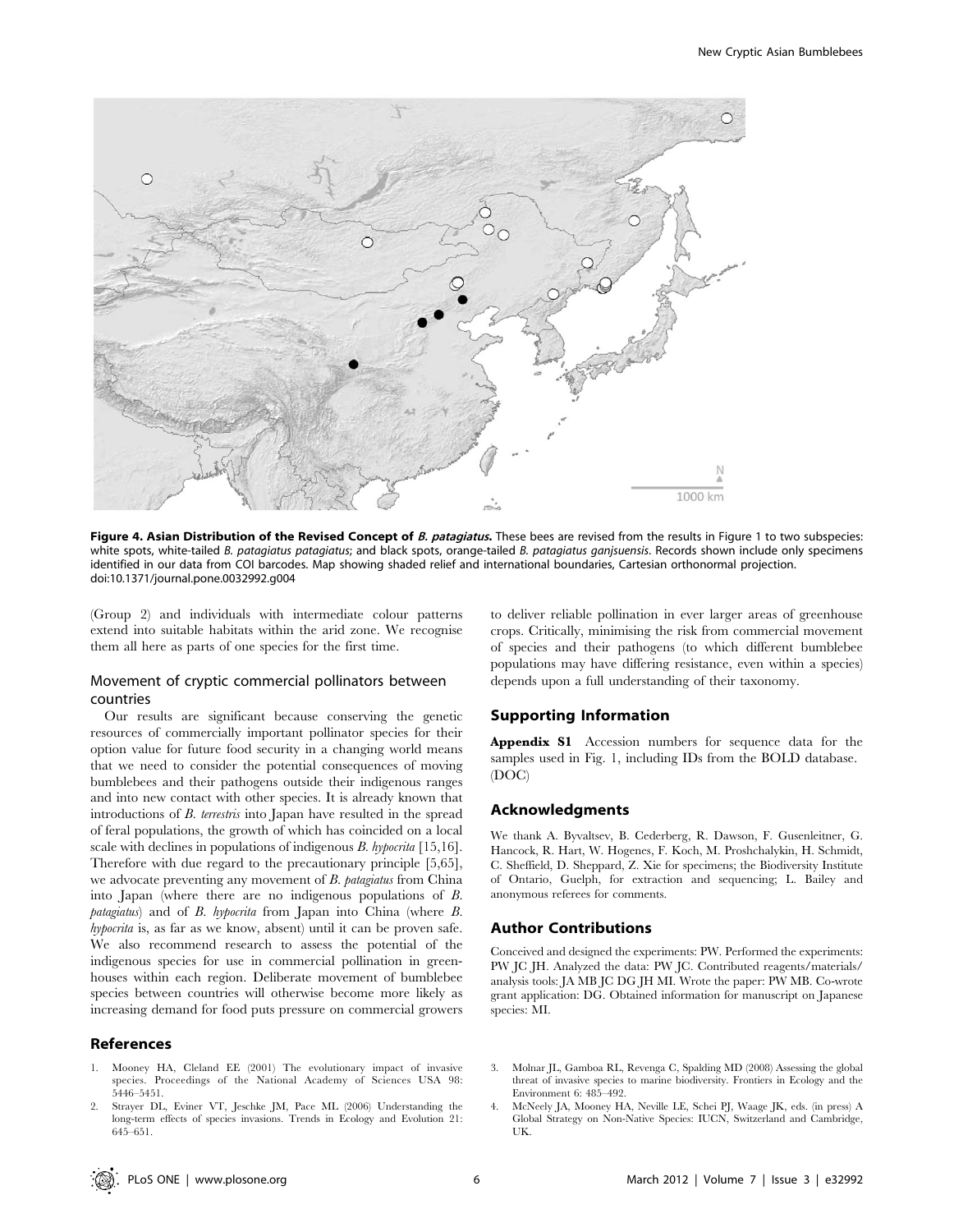- 6. Cameron SA, Lozier JD, Strange JP, Koch JB, Cordes N, et al. (2011) Patterns of widespread decline in North American bumble bees. Proceedings of the National Academy of Sciences of the United States of America 108: 662–667.
- 7. Velthuis HHW, Doorn Av (2006) A century of advances in bumblebee domestication and the economic and environmental aspects of its commercialization for pollination. Apidologie 37: 421–451.
- 8. Dias BSF, Raw A, Imperatri-Fonseca VL (1999) International Pollinators Initiative: the São Paulo declaration on pollinators. Report on the recommendations of the workshop on the conservation and sustainable use of pollinators in agriculture with emphasis on bees. Brasília: Brazilian Ministry of the Environment. 79 p.
- 9. Goulson D (2010) Bumblebees, behaviour, ecology, and conservation. Oxford: Oxford University Press. x+317 p.
- 10. Winter K, Adams L, Thorp RW, Inouye DW, Day L, et al. (2006) Importation of non-native bumble bees into North America: potential consequences of using Bombus terrestris and other non-native bumble bees for greenhouse crop pollination in Canada, Mexico, and the United States. San Francisco, . 33 p.
- 11. Macfarlane RP, Gurr L (1995) Distribution of bumble bees in New Zealand. New Zealand Entomologist 18: 29–36.
- 12. Stout J-C, Goulson D (2000) Bumble bees in Tasmania: their distribution and potential impact on Australian flora and fauna. Bee-World 81: 80–86.
- 13. Arretz PV, Macfarlane RP (1982) The introduction of Bombus ruderatus to Chile for red clover pollination. Bee World 67: 15–22.
- 14. Torretta JP, Medan D, Abrahamovich AH (2006) First record of the invasive bumblebee Bombus terrestris (L.) (Hymenoptera, Apidae) in Argentina. Transactions of the American Entomological Society 132: 285–289.
- 15. Inoue MN, Yokoyama J, Washitani I (2008) Displacement of Japanese native bumblebees by the recently introduced Bombus terrestris (L.) (Hymenoptera: Apidae). Journal of Insect Conservation 12: 135–146.
- 16. Matsumura C, Yokoyama J, Washitani I (2004) Invasion status and potential impacts of an invasive alien bumblebee, Bombus terrestris L. (Hymenoptera: Apidae) naturalized in southern Hokkaido, Japan. Global Environment Research 8: 51–66.
- 17. Asada S, Ono M (1996) Crop pollination by Japanese bumblebees, Bombus spp. (Hymenoptera: Apidae): tomato foraging behaviour and pollination efficiency Applied Entomology and Zoology 31: 581–586.
- 18. An J-D, Huang J-X, Williams PH, Wu J, Zhou B-F (2010) Species diversity and colony characteristics of bumblebees in the Hebei region of North China. Chinese Journal of Applied Ecology 21: 1542–1550.
- 19. Zhao Y-Z, An J-D, Zhou Z-Y, Dong J, Xing Y-H, et al. (2011) Pollination behavior of Apis mellifera ligustica and Bombus hypocrita (Hymenoptera, Apidae) and the influencing factors in peach greenhouse. Acta Entomologica Sinica 54: 89–96.
- 20. Chen W-F, An J-D, Dong J, Ding K-F, Gao S (2011) Flower-visiting behavior and pollination ecology of different bee species on greenhouse strawberry. Chinese Journal of Ecology 30: 290–296.
- 21. Tkalcu B (1962) Contribution a` l'e´tude des bourdons du Japon (I) (Hymenoptera, Apoidea). Bulletin de la Société entomologique de Mulhouse 1962: 81–100.
- 22. Yao J, Wang S-F (2005) Hymenoptera, Apidae, Bombini. In: Yang X, ed. Insect fauna of middle-west Qiling range and south mountains of Gansu province. Beijing: Science Press. pp 890-896.
- 23. Krüger E (1958) Phaenoanalytische Studien an einigen Arten der Untergattung Terrestribombus O. Vogt (Hymenoptera, Bombiidae). III. Teil. Tijdschrift voor Entomologie 101: 283–344.
- 24. Sakagami SF, Ishikawa R (1969) Note preliminaire sur la répartition géographique des bourdons japonais, avec descriptions et remarques sur quelques formes nouvelles ou peu connues. Journal of the Faculty of Science, Hokkaido University (Zoology) 17: 152–196.
- 25. Bischoff H (1936) Schwedisch-chinesische wissenschaftliche Expedition nach den nordwestlichen Provinzen Chinas, unter Leitung von Dr. Sven Hedin und Prof. Sü Ping-chang. Insekten gesammelt vom schwedischen Arzt der Expedition Dr. David Hummel 1927–1930. 56. Hymenoptera. 10. Bombinae. Arkiv för zoologi 27A: 1–27.
- 26. Williams PH (1991) The bumble bees of the Kashmir Himalaya (Hymenoptera: Apidae, Bombini). Bulletin of the British Museum (Natural History) (Entomology) 60: 1–204.
- 27. Ito M, Sakagami SF (1980) The bumblebee fauna of the Kurile Islands (Hymenoptera: Apidae). Low Temperature Science (B) 38: 23–51.
- 28. Peng W-J, Huang J-X, Wu J, An J-D (2009) Geographic distribution and bionomics of six bumblebee species in North China. Chinese Bulletin of Entomology 46: 115–120.
- 29. Tkalcu B (1967) Sur deux espèces de bourdons décrites par William Nylander (Hymenoptera, Apoidea: Bombus). Bulletin de la Société entomologique de Mulhouse 1967: 41–58.
- 30. Carolan JC, Murray TE, Fitzpatrick U, Crossley J, Schmidt H, et al. (2012) Colour patterns do not diagnose species: quantitative evaluation of a DNA barcoded cryptic bumblebee complex. PLoS ONE 7: 662–667.
- 31. Rasmont P (1984) Les bourdons du genre Bombus Latreille sensu stricto en Europe occidentale et centrale (Hymenoptera, Apidae). Spixiana 7: 135–160.
- 32. Williams PH (2000) Are Bombus lucorum and magnus separate species? BWARS Newsletter 2000: 15–17.
- 33. Rasmont P, Scholl A, De Jonghe R, Obrecht E, Adamski A (1986) Identite´ et variabilité des mâles de bourdons du genre Bombus Latreille sensu stricto en Europe occidentale et centrale (Hymenoptera, Apidae, Bombinae). Revue suisse Zoologique 93: 661–682.
- 34. Scholl A, Obrecht E (1983) Enzymelektrophoretische Untersuchungen zur Artabgrenzung im Bombus lucorum - Komplex (Apidae, Bombini). Apidologie 14: 65–78.
- 35. Pamilo P, Varvio-Aho S-L, Pekkarinen A (1984) Genetic variation in bumblebees (Bombus, Psithyrus) and putative sibling species of Bombus lucorum. Hereditas 101: 245–251.
- 36. Pamilo P, Tengo¨ J, Rasmont P, Pirhonen K, Pekkarinen A, et al. (1997) Pheromonal and enzyme genetic characteristics of the *Bombus lucorum* species complex in northern Europe. Entomologica fennica 7: 187–194.
- 37. Bertsch A, Schweer H, Titze A (2004) Discrimination of the bumblebee species Bombus lucorum, B. cryptarum and B. magnus by morphological characters and male labial gland secretions. Beiträge zur Entomologie 54: 365–386.
- 38. Bertsch A, Schweer H, Titze A, Tanaka H (2005) Male labial gland secretions and mitochondrial DNA markers support species status of Bombus cryptarum and B. magnus (Hymenoptera, Apidae). Insectes Sociaux 52: 45–54.
- 39. Pedersen BV (2002) European bumblebees (Hymenoptera: Bombini) phylogenetic relationships inferred from DNA sequences. Insect Systematics & Evolution 33: 361–386.
- 40. Murray TE, Fitzpatrick U, Brown MJF, Paxton RJ (2008) Cryptic species diversity in a widespread bumble bee complex revealed using mitochondrial DNA RFLPs. Conservation Genetics 9: 653–666.
- 41. Waters J, Darvill B, Lye GC, Goulson D (2010) Niche differentiation of a cryptic bumblebee complex in the Western Isles of Scotland. Insect Conservation and Diversity 2010: 1–7.
- 42. Williams PH, Brown MJF, Carolan JC, An J-D, Goulson D, et al. (2012) Unveiling cryptic species of the bumblebee subgenus Bombus s. str. world-wide with COI barcodes (Hymenoptera: Apidae). Systematics and Biodiversity 10: in press.
- 43. Monaghan MT, Wild R, Elliot M, Fujisawa T, Balke M, et al. (2009) Accelerated species inventory on Madagascar using coalescent-based models of species delineation. Systematic Biology 58: 298–311.
- Ballard JWO, Whitlock MC (2004) The incomplete natural history of mitochondria. Molecular Ecology 13: 729–744.
- 45. Hebert PDN, Ratnasingham S, deWaard JR (2003) Barcoding animal life: cytochrome  $\acute{e}$  oxidase subunit 1 divergences among closely related species. Proceedings of the Royal Society of London (B) 270: S96–S99.
- 46. Baker AJ, Tavares ES, Elbourne RF (2009) Countering criticisms of single mitochondrial DNA gene barcoding in birds. Molecular Ecology Resources 9(supplement 1): 257–268.
- 47. Meusnier I, Singer GAC, Landry J-F, Hickey DA, Hebert PDN, et al. (2008) A universal DNA mini-barcode for biodiversity analysis. Bio Med Central Genomics 9: 214[214 pp.].
- 48. Brower AVZ (2006) Problems with DNA barcodes for species delimitation: 'ten species' of Astraptes fulgerator reassessed (Lepidoptera: Hesperiidae). Systematics and Biodiversity 4: 127–132.
- 49. Packer L, Sheffield CS, Gibbs J, de Silva N, Best LR, et al. The campaign to barcode the bees of the world: progress, problems, prognosis. In: Yurrita CL, ed. 2009; Centro de Estudios Conservacionistas Universidad de San Carlos de Guatemala, 178–180.
- 50. Hebert PDN, Penton EH, Burns JM, Janzen DH, Hallwachs W (2004) Ten species in one: DNA barcoding reveals cryptic species in the neotropical skipper butterfly Astraptes fulgerator. Proceedings of the National Academy of Sciences 101: 14812–14817.
- 51. Huelsenbeck JP, Ronquist F (2001) MRBAYES: Bayesian inference of phylogeny. Bioinformatics 17: 754–755.
- 52. Ronquist F, Huelsenbeck JP (2003) MRBAYES 3: Bayesian phylogenetic inference under mixed models. Bioinformatics 19: 1572–1574.
- 53. Posada D (2008) jModelTest: phylogenetic model averaging. Molecular Biology and Evolution 25: 1253–1256.
- 54. Drummond AJ, Rambaut A (2007) BEAST: Bayesian evolutionary analysis by sampling trees. BioMed Central Evolutionary Biology 7: 214.
- 55. Nylander JAA, Wilgenbusch JC, Warren DL, Swofford DL (2008) AWTY (are we there yet?): a system for graphical exploration of MCMC convergence in Bayesian phylogenetics. Bioinformatics 24: 581–583.
- 56. Cameron SA, Hines HM, Williams PH (2007) A comprehensive phylogeny of the bumble bees (Bombus). Biological Journal of the Linnean Society 91: 161–188.
- 57. Tamura K, Dudley J, Nei M, Kumar S (2007) MEGA4: Molecular Evolutionary Genetics Analysis (MEGA) software version 4.0. Molecular Biology and Evolution 24: 1596–1599.
- 58. Kimura M (1980) A simple method for estimating evolutionary rate of base substitutions through comparative studies of nucleotide sequences. Journal of Molecular Evolution 16: 111–120.
- 59. ICZN (1999) International code of zoological nomenclature. London: International Commission on Zoological Nomenclature. xxix+306 p.
- 60. Bertsch A (2010) A phylogenetic framework for the bumblebee species of the subgenus Bombus sensu stricto based on mitochondrial DNA markers, with a short description of the neglected taxon B. minshanicola Bischoff, 1936 n. status. Beiträge zur Entomologie 60: 471–487.